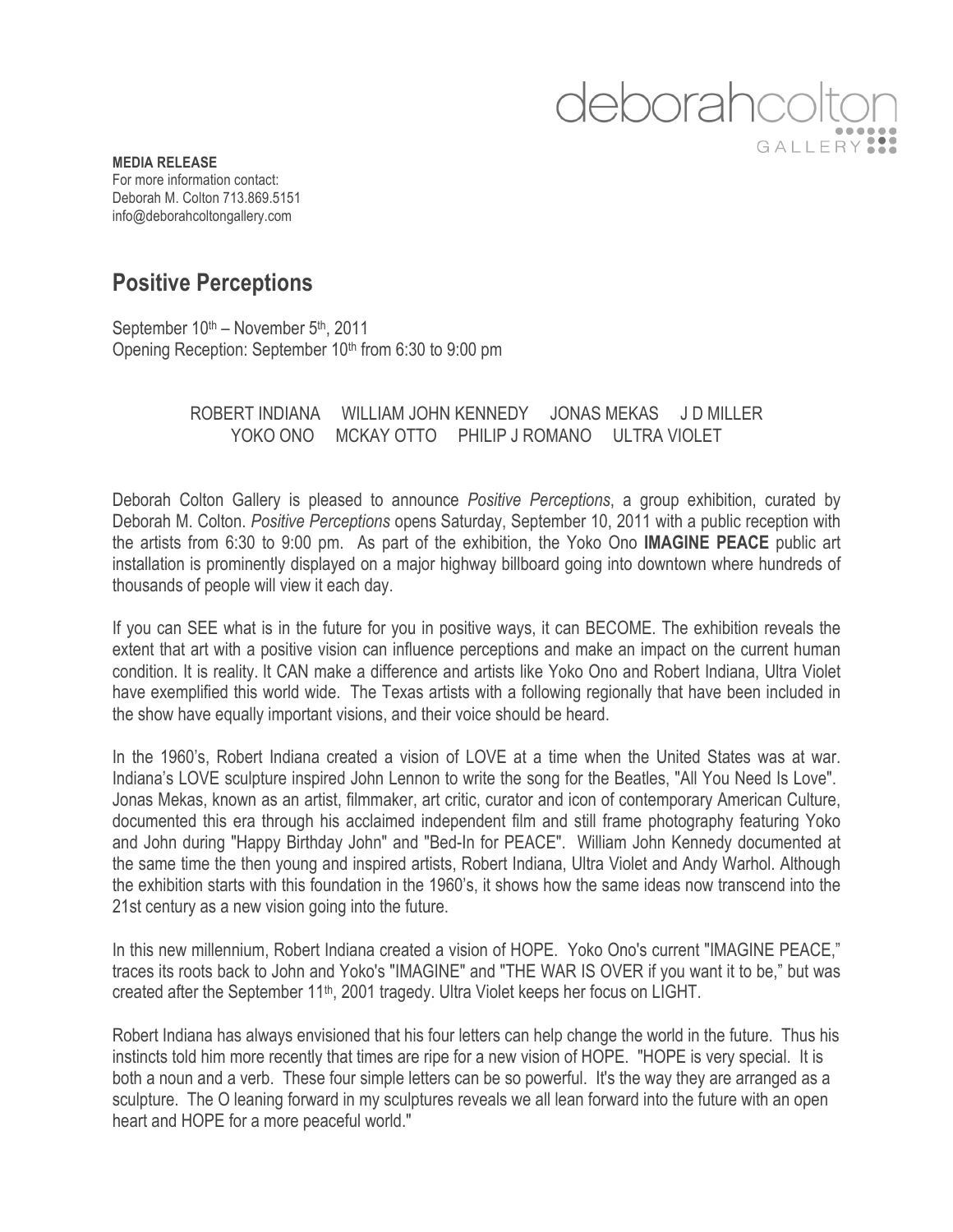Yoko Ono, an artist, composer, poet, celebrity, activist, a visionary who believes if you dream the same dream with others, that dream can turn into reality…and the power she places in simple words to uplift humanity has reached billions of people worldwide. Her belief in the power of the mind to create good through positive visualization is an art form she perfected from her fluxus–conceptualist background since the sixties. Since then Yoko Ono has been a leader in the PEACE movement through her art and music in all continents, with many important projects about to unfold this fall also.

The **IMAGINE PEACE** billboard first came to Houston September of 2006 in conjunction with the Deborah Colton Gallery's *WORD* show on a large commercial billboard going into downtown Houston at the intersection of I-45 and I-10. The unveiling of the **IMAGINE PEACE** billboard caught Houston by surprise. Within days, all local TV stations were featuring the billboard, as was the written press. At the time when national security and airport checks were tightened even further in September of 2006, the Gallery received literally hundreds of phone calls and emails with people emotionally touched by what those two simple words did for the tone of the city, with many people wanting to contribute to make this public space art billboard a permanent installation.

Since then, Yoko Ono's PEACE movement has grown even stronger. In 2007 Yoko Ono unveiled IMAGINE PEACE TOWER, which is located on Viðey Island in Reykjavík, Iceland and is dedicated to her late husband John Lennon. Yoko Ono shared her affirmation "the IMAGINE PEACE TOWER will give light to the strong wishes of World Peace from all corners of the planet and give encouragement, inspiration and a sense of solidarity in a world now filled with fear and confusion. Let us come together to realize a peaceful world." IMAGINE PEACE TOWER will be lit this year from October  $9<sup>th</sup>$  – December  $8<sup>th</sup>$  and December 21<sup>st</sup> - 31<sup>st</sup>, 2011. Yoko Ono participated in the opening ceremony for the 2006 Winter Olympic reading a poem calling for peace in the world. Yoko Ono continues to exhibit her installation Wish Trees in different cities all over the world- asking the audience members to contribute their wish to help heal our planet. Eventually all of the wishes from Wish Trees will be collected and they will be incorporated into IMAGINE PEACE TOWER in the future. There are now over a million collected wishes from all of the world. Yoko Ono recently received the Hiroshima Art Prize and opened her exhibition THE ROAD OF HOPE at the Hiroshima City Museum of Contemporary Art in Japan.

Andy Warhol Factory super star, Ultra Violet is debuting a new series of text-based neon works, with each word being a different color from the rainbow. "These neon words bring LIGHT, both conceptually and aesthetically. LIGHT is essential and there is no greater embodiment of light and optimism than the rainbow. Rainbows provide a universal inspiration to many since they always come after a dark storm to reveal the beauty of a normal day. Rainbows are free, can be seen all over the world and have no social, racial or economic boundaries", Ultra Violet says. She feels that by accepting and acknowledging the dark, but overpowering it with a vision of good and light, that we as a society have the capacity to create universal peace and harmony by going to a higher level than the material stratifications or myopic, ethnocentric thinking that divides rather than unites people. "We can rise above this with LIGHT". Ultra Violet is featured this Fall Season also at the Moscow Museum of Art and several institutions throughout New York for her work based on 9-11.

More regionally, Texas Artists, JD Miller and Philip J. Romano have created Reflectionism to define their role as artists today. To JD Miller**:** "I call myself a Reflectionist artist because I believe that the universe mirrors each of us in a unique way. My goal is to interpret that phenomenon. The concept is what you give out to the universe is what you get back. This is based on a theory, in its most basic form, that says "what you think is what you get." It's that simple. You can create your own reality....The universe is like an infinite holographic projection room."